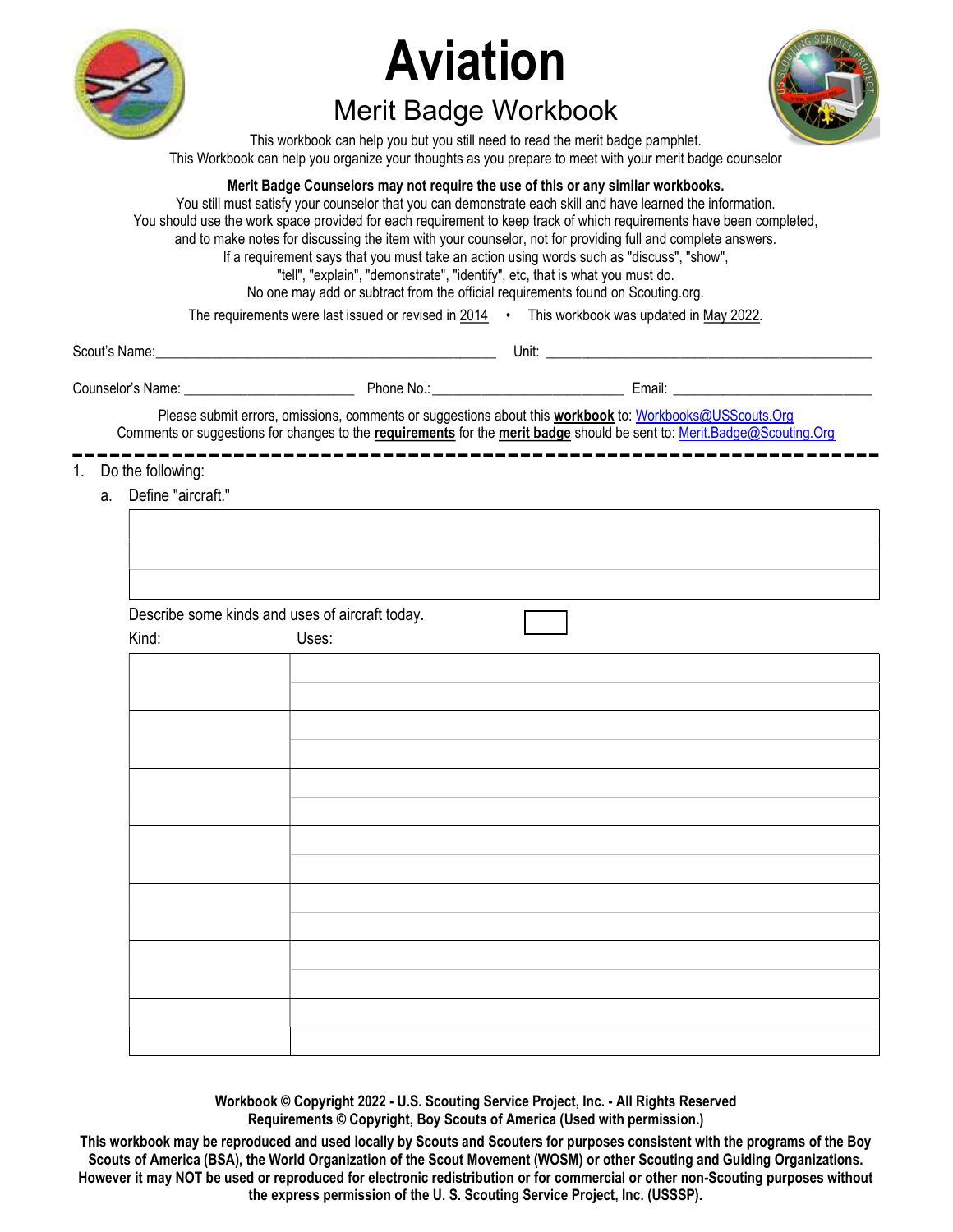Explain the operation of piston, turboprop, and jet engines.

| $\sim$     | $\sim$<br>$\sim$<br>$\overline{\phantom{a}}$<br>- |
|------------|---------------------------------------------------|
| Piston:    |                                                   |
|            |                                                   |
|            |                                                   |
|            |                                                   |
| Turboprop: |                                                   |
|            |                                                   |
|            |                                                   |
|            |                                                   |
| Jet:       |                                                   |
|            |                                                   |
|            |                                                   |
|            |                                                   |

b. Point out on a model airplane the forces that act on an airplane in flight.

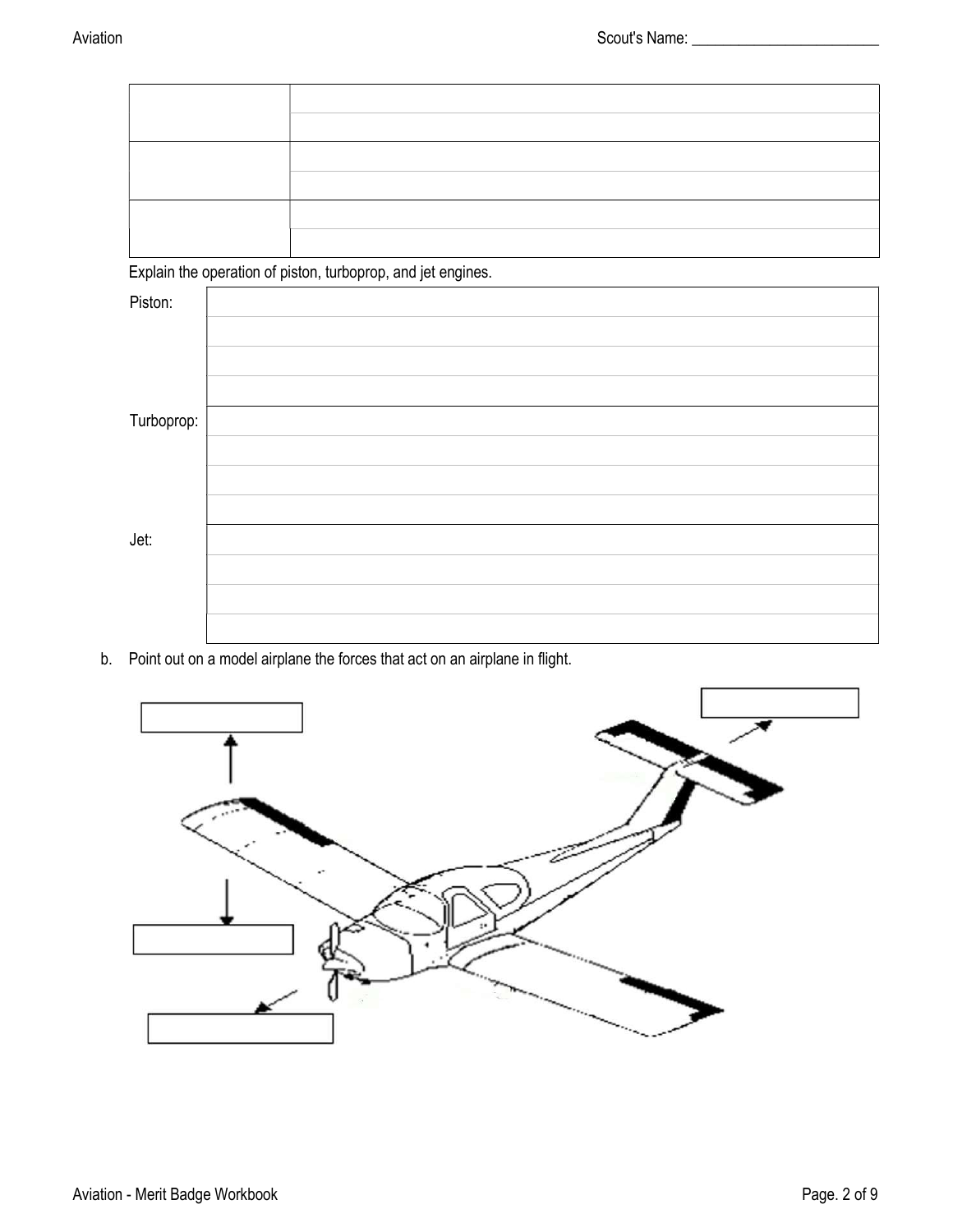c. Explain how an airfoil generates lift, how the primary control surfaces (ailerons, elevators, and rudder) affect the airplane's attitude, and how a propeller produces thrust.

| Airfoil:   |  |
|------------|--|
| Ailerons:  |  |
| Elevators: |  |
| Rudder:    |  |
| Propeller: |  |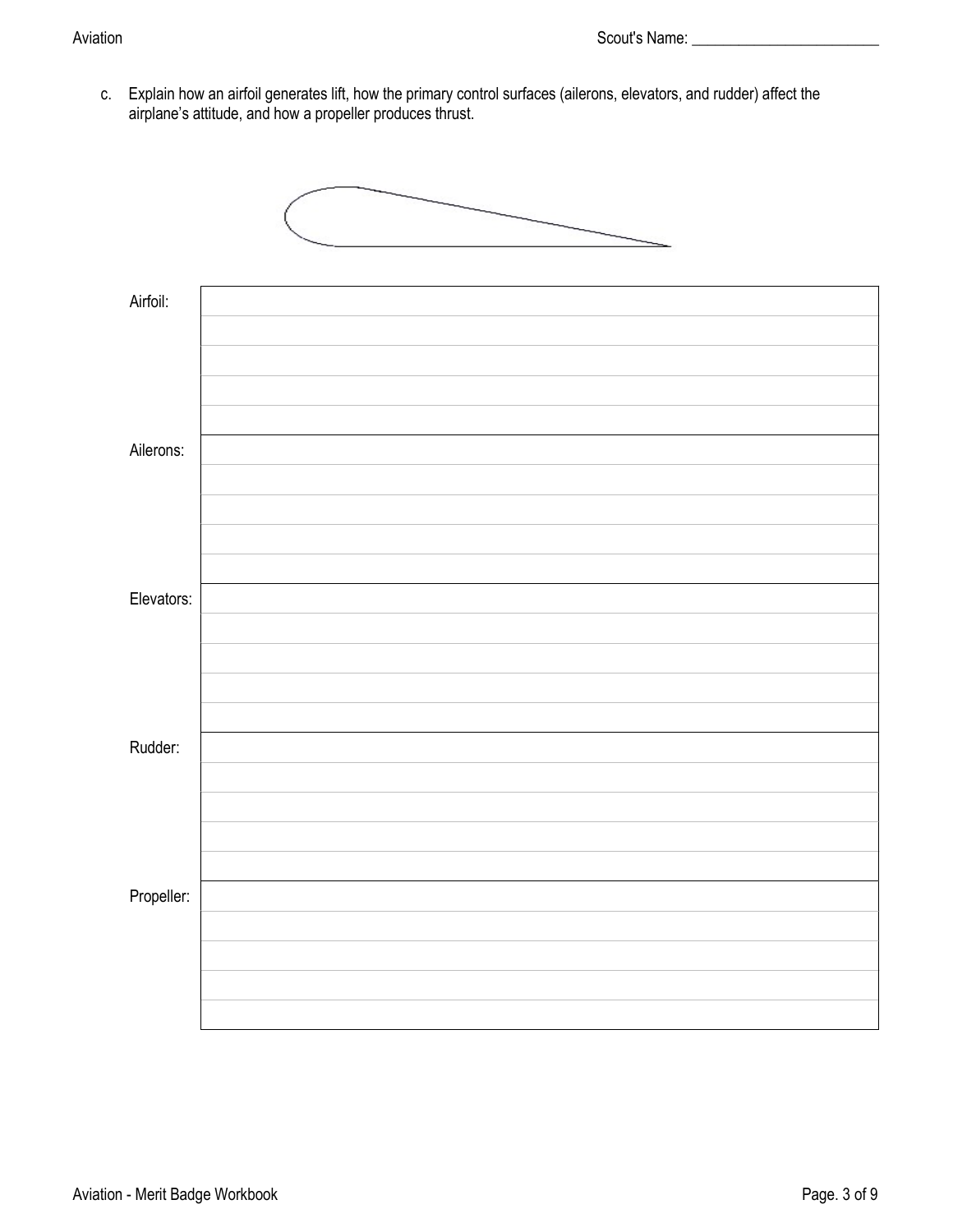d. Demonstrate how the control surfaces of an airplane are used for takeoff, straight climb, level turn, climbing turn, descending turn, straight descent, and landing.

|    |                            | Ailerons | Elevators                                                                                                                 | Rudder | Flaps |
|----|----------------------------|----------|---------------------------------------------------------------------------------------------------------------------------|--------|-------|
|    | Takeoff                    |          |                                                                                                                           |        |       |
|    | Straight<br>climb          |          |                                                                                                                           |        |       |
|    | Level turn                 |          |                                                                                                                           |        |       |
|    | Climbing<br>turn           |          |                                                                                                                           |        |       |
|    | Descending<br>turn         |          |                                                                                                                           |        |       |
|    | Straight<br>descent        |          |                                                                                                                           |        |       |
|    | Landing                    |          |                                                                                                                           |        |       |
| e. |                            |          | Explain the following: the sport pilot, the recreational pilot and the private pilot certificates; the instrument rating. |        |       |
|    |                            |          |                                                                                                                           |        |       |
|    | Sport pilot<br>certificate |          |                                                                                                                           |        |       |
|    |                            |          |                                                                                                                           |        |       |
|    |                            |          |                                                                                                                           |        |       |
|    |                            |          |                                                                                                                           |        |       |
|    | Recreational pilot         |          |                                                                                                                           |        |       |
|    | certificate:               |          |                                                                                                                           |        |       |
|    |                            |          |                                                                                                                           |        |       |
|    |                            |          |                                                                                                                           |        |       |
|    |                            |          |                                                                                                                           |        |       |
|    | Private pilot              |          |                                                                                                                           |        |       |
|    | certificate:               |          |                                                                                                                           |        |       |
|    |                            |          |                                                                                                                           |        |       |
|    |                            |          |                                                                                                                           |        |       |
|    |                            |          |                                                                                                                           |        |       |
|    |                            |          |                                                                                                                           |        |       |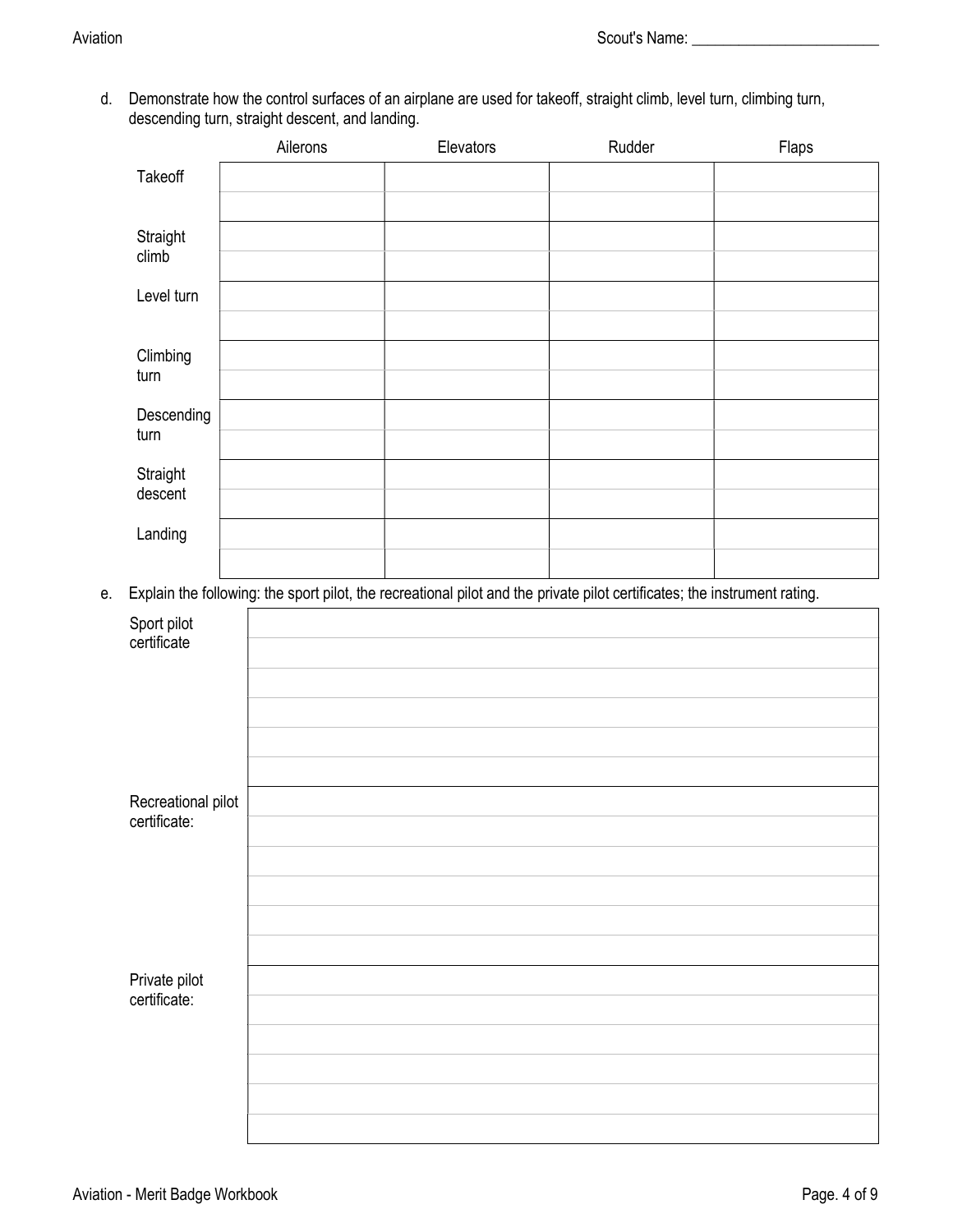| Instrument rating:          |                                                                                                                                                                                   |
|-----------------------------|-----------------------------------------------------------------------------------------------------------------------------------------------------------------------------------|
|                             |                                                                                                                                                                                   |
|                             |                                                                                                                                                                                   |
|                             |                                                                                                                                                                                   |
|                             |                                                                                                                                                                                   |
|                             |                                                                                                                                                                                   |
| 2. Do TWO of the following: |                                                                                                                                                                                   |
|                             | a. Take a flight in an aircraft with your parent's permission. Record the date, place, type of aircraft, and duration of<br>flight, and report on your impressions of the flight. |

|    | Date:               |                                                                        |
|----|---------------------|------------------------------------------------------------------------|
|    | Place:              |                                                                        |
|    | Type of aircraft:   |                                                                        |
|    | Duration of flight: |                                                                        |
|    | Impressions:        |                                                                        |
|    |                     |                                                                        |
|    |                     |                                                                        |
|    |                     |                                                                        |
|    |                     |                                                                        |
|    |                     |                                                                        |
|    |                     |                                                                        |
|    |                     |                                                                        |
| b. |                     | Under supervision, perform a preflight inspection of a light airplane. |

 $\Box$  c. Obtain and learn how to read an aeronautical chart.

 $\Box$  Measure a true course on the chart.

Correct it for magnetic variation, compass deviation, and wind drift.to determine a compass heading.

 $\Box$  d. Using one of many flight simulator software packages available for computers, "fly" the course and heading you established in requirement 2c or another course you have plotted.

 $\Box$  e. Explain the purposes and functions of the various instruments found in a typical single-engine aircraft: attitude indicator, heading indicator, altimeter, airspeed indicator, turn and bank indicator, vertical speed indicator, compass, navigation (GPS and VOR) communication radios, tachometer, oil pressure gauge, and oil temperature gauge.

| Attitude<br>indicator: |  |
|------------------------|--|
|                        |  |
| Heading<br>indicator:  |  |
|                        |  |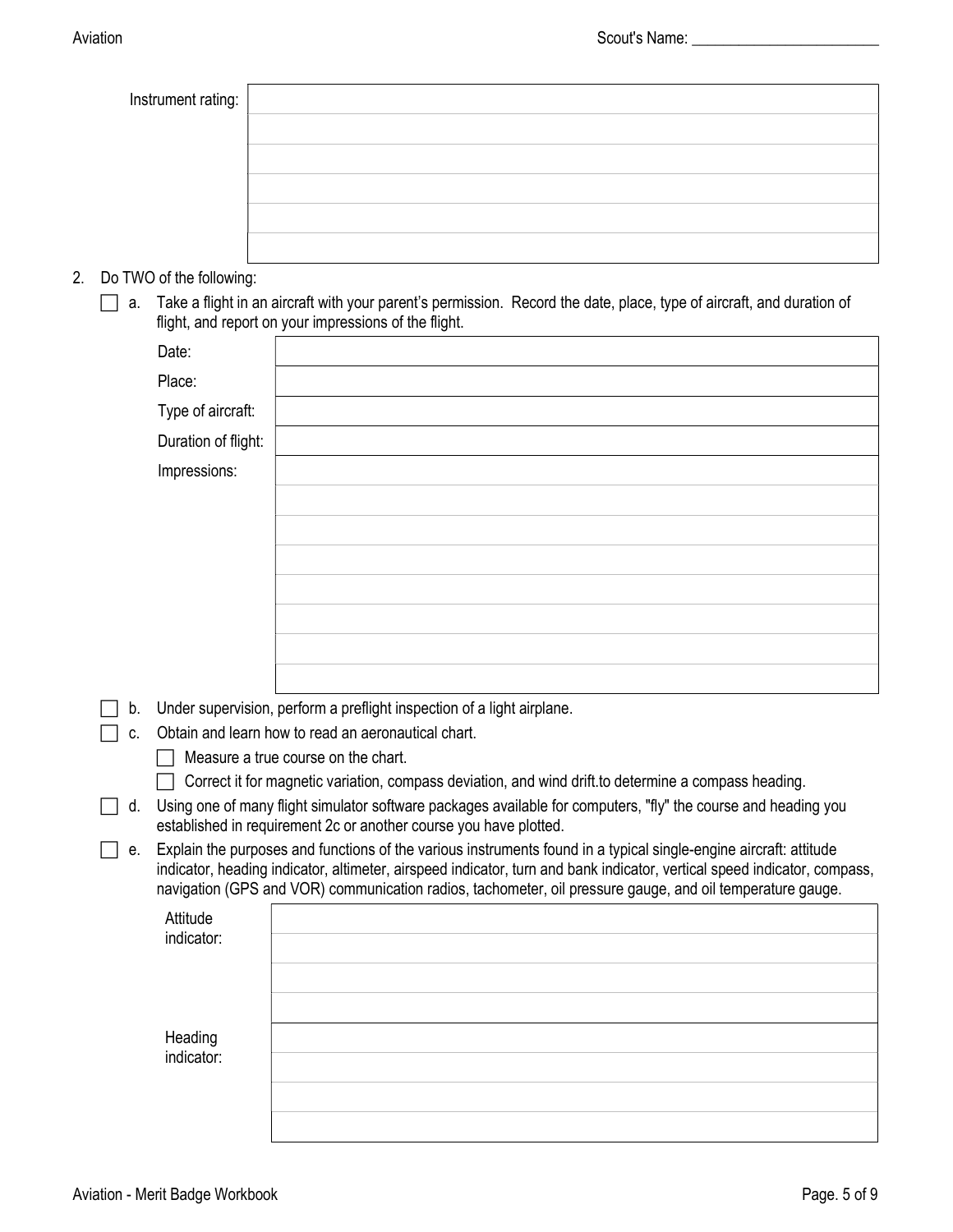| Altimeter:                      |  |
|---------------------------------|--|
|                                 |  |
|                                 |  |
|                                 |  |
| Airspeed<br>indicator:          |  |
|                                 |  |
|                                 |  |
| Turn and bank                   |  |
| indicator:                      |  |
|                                 |  |
|                                 |  |
| Vertical speed<br>indicator:    |  |
|                                 |  |
|                                 |  |
| Compass:                        |  |
|                                 |  |
|                                 |  |
|                                 |  |
| Navigation<br>(GPS and<br>VOR): |  |
|                                 |  |
|                                 |  |
| Communication                   |  |
| radios:                         |  |
|                                 |  |
| Tachometer:                     |  |
|                                 |  |
|                                 |  |
|                                 |  |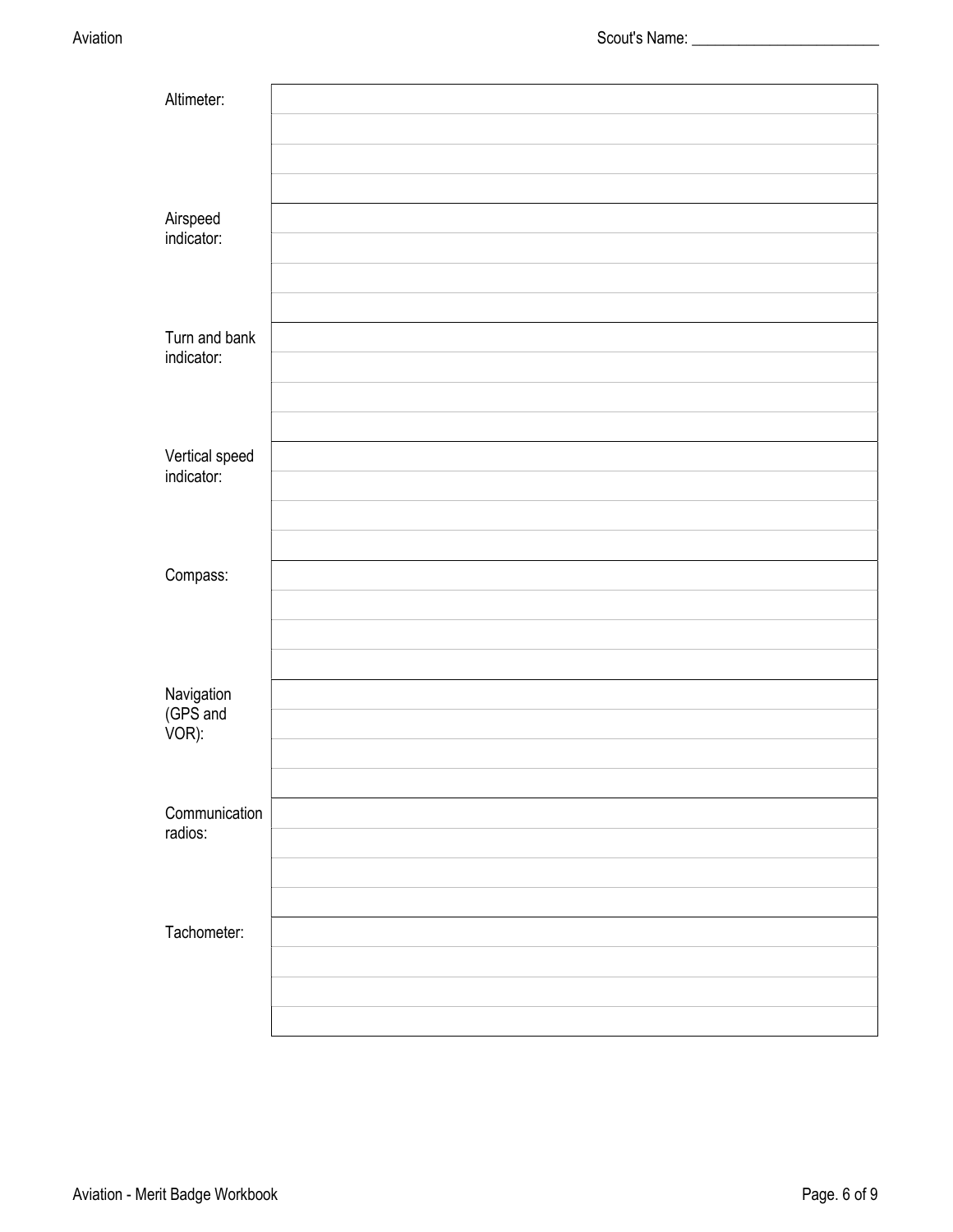|    |    | Oil pressure                   |                                                                                                                                                                               |
|----|----|--------------------------------|-------------------------------------------------------------------------------------------------------------------------------------------------------------------------------|
|    |    | gauge:                         |                                                                                                                                                                               |
|    |    |                                |                                                                                                                                                                               |
|    |    |                                |                                                                                                                                                                               |
|    |    | Oil temperature<br>gauge:      |                                                                                                                                                                               |
|    |    |                                |                                                                                                                                                                               |
|    |    |                                |                                                                                                                                                                               |
|    | f. | in requirement 2e.             | Create an original poster of an aircraft instrument panel. Include and identify the instruments and radios discussed                                                          |
| 3. |    | Do ONE of the following:       |                                                                                                                                                                               |
|    | а. |                                | Build and fly a fuel-driven or battery powered electric model airplane.<br>Describe safety rules for building and flying model airplanes.                                     |
|    |    |                                |                                                                                                                                                                               |
|    |    |                                |                                                                                                                                                                               |
|    |    |                                |                                                                                                                                                                               |
|    |    |                                |                                                                                                                                                                               |
|    |    |                                |                                                                                                                                                                               |
|    |    |                                | Tell safety rules for use of glue, paint, dope, plastics, fuel, and battery pack.                                                                                             |
|    |    |                                |                                                                                                                                                                               |
|    |    |                                |                                                                                                                                                                               |
|    |    |                                |                                                                                                                                                                               |
|    |    |                                |                                                                                                                                                                               |
|    |    |                                |                                                                                                                                                                               |
|    |    |                                |                                                                                                                                                                               |
|    |    |                                | b. Build a model FPG-9. Get others in your troop or patrol to make their own model, then organize a competition to<br>test the precision of flight and landing of the models. |
| 4. |    | Do ONE of the following:       |                                                                                                                                                                               |
|    | а. | are determined to be "active." | Visit an airport. After the visit, report on how the facilities are used, how runways are numbered, and how runways                                                           |
|    |    | How the facilities             |                                                                                                                                                                               |
|    |    | are used                       |                                                                                                                                                                               |
|    |    |                                |                                                                                                                                                                               |
|    |    |                                |                                                                                                                                                                               |
|    |    |                                |                                                                                                                                                                               |
|    |    |                                |                                                                                                                                                                               |
|    |    |                                |                                                                                                                                                                               |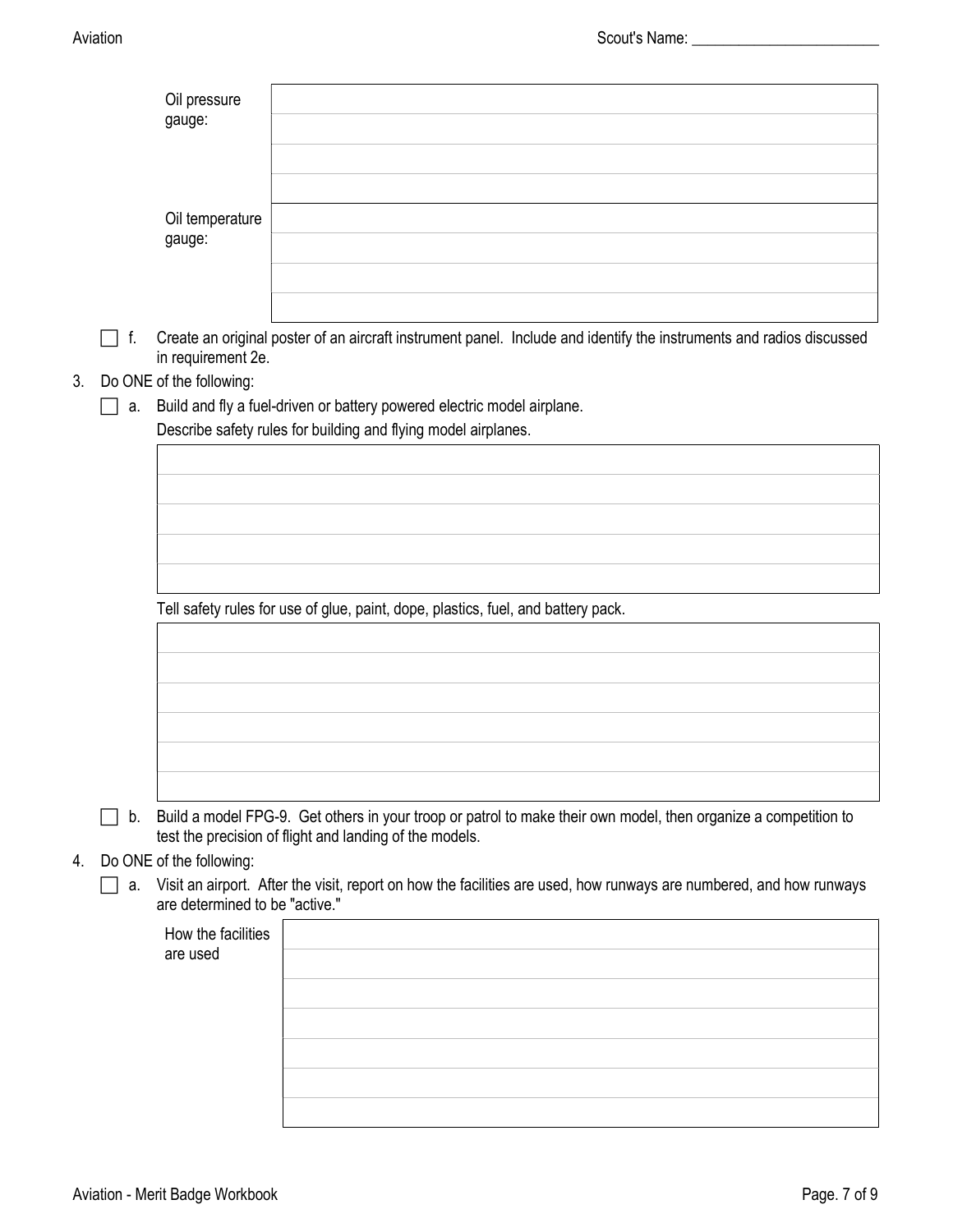|    | How runways are<br>numbered,                     |                                                                                                                                                                                                                                                                                                                                                                                                   |
|----|--------------------------------------------------|---------------------------------------------------------------------------------------------------------------------------------------------------------------------------------------------------------------------------------------------------------------------------------------------------------------------------------------------------------------------------------------------------|
|    | How runways are<br>determined to be<br>"active." |                                                                                                                                                                                                                                                                                                                                                                                                   |
| b. |                                                  | Visit a Federal Aviation Administration facility - a control tower, terminal radar control facility, air route traffic control<br>center, or Flight Standards District Office. (Phone directory listings are under U.S. Government Offices,<br>Transportation Department, and Federal Aviation Administration. Call in advance.)<br>Report on the operation and your impressions of the facility. |
|    |                                                  |                                                                                                                                                                                                                                                                                                                                                                                                   |
|    |                                                  |                                                                                                                                                                                                                                                                                                                                                                                                   |
|    |                                                  |                                                                                                                                                                                                                                                                                                                                                                                                   |
|    |                                                  |                                                                                                                                                                                                                                                                                                                                                                                                   |
|    |                                                  |                                                                                                                                                                                                                                                                                                                                                                                                   |
|    |                                                  |                                                                                                                                                                                                                                                                                                                                                                                                   |
|    |                                                  |                                                                                                                                                                                                                                                                                                                                                                                                   |
| C. |                                                  | Visit an aviation museum or attend an air show.                                                                                                                                                                                                                                                                                                                                                   |
|    |                                                  | Report on your impressions of the museum or show.                                                                                                                                                                                                                                                                                                                                                 |
|    |                                                  |                                                                                                                                                                                                                                                                                                                                                                                                   |
|    |                                                  |                                                                                                                                                                                                                                                                                                                                                                                                   |
|    |                                                  |                                                                                                                                                                                                                                                                                                                                                                                                   |
|    |                                                  |                                                                                                                                                                                                                                                                                                                                                                                                   |
|    |                                                  |                                                                                                                                                                                                                                                                                                                                                                                                   |
|    |                                                  |                                                                                                                                                                                                                                                                                                                                                                                                   |
|    |                                                  |                                                                                                                                                                                                                                                                                                                                                                                                   |
|    |                                                  |                                                                                                                                                                                                                                                                                                                                                                                                   |
|    |                                                  |                                                                                                                                                                                                                                                                                                                                                                                                   |
|    |                                                  |                                                                                                                                                                                                                                                                                                                                                                                                   |
|    |                                                  |                                                                                                                                                                                                                                                                                                                                                                                                   |